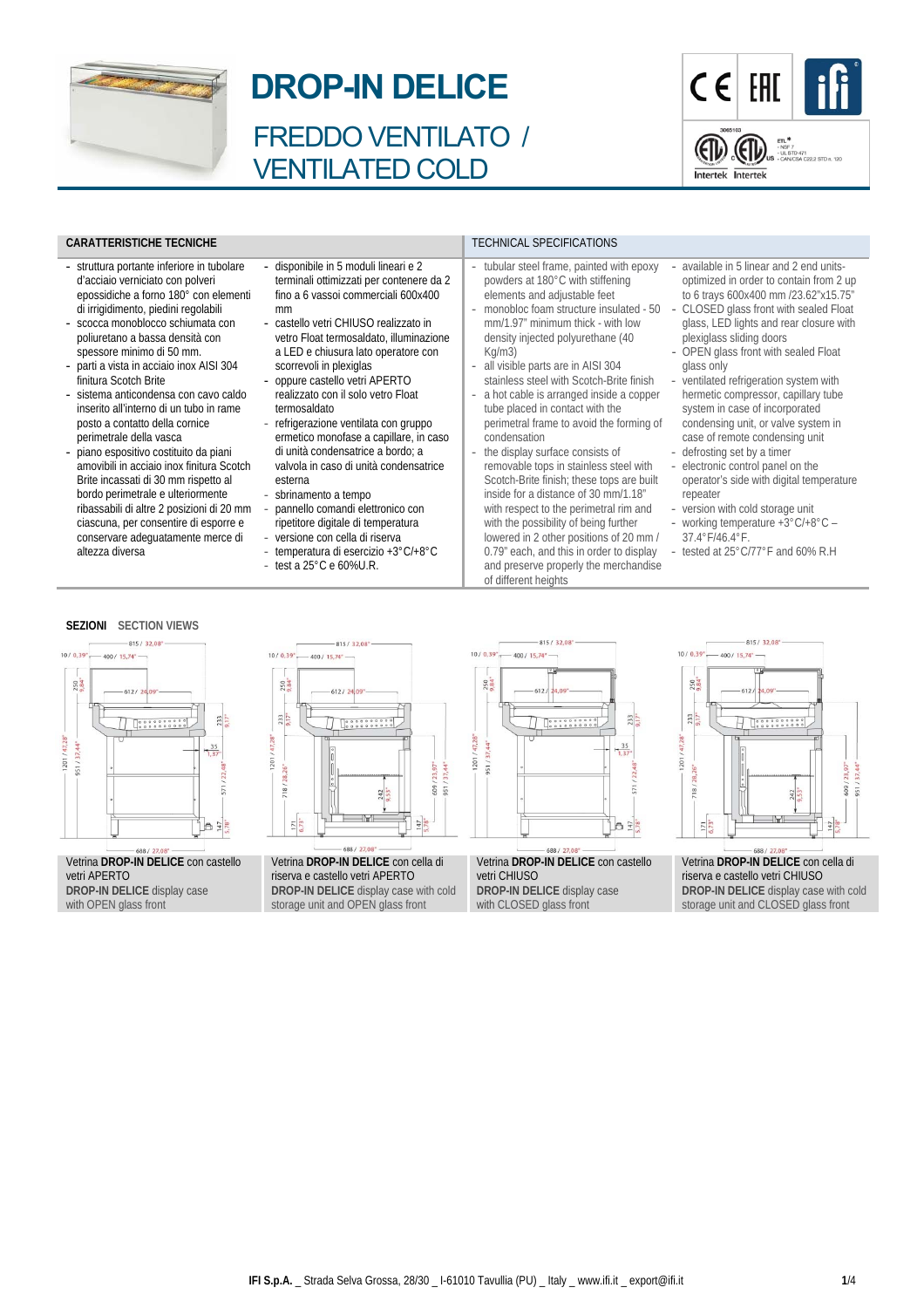

# **DIMENSIONI, PESO E IMBALLO** DIMENSIONS, WEIGHT AND PACKAGING

| <b>MODELLO</b><br><b>MODEL</b> | <b>LUNGHEZZA</b><br><b>LENGTH</b> |           | PROFONDITÀ<br><b>DEPTH</b> |        | <b>ALTEZZA</b><br><b>HEIGHT</b> |        | <b>PESO</b><br><b>WEIGHT</b> |               | DIMENSIONE IMBALLO<br>PACKAGING DIMENSIONS | PESO con imballo<br><b>CRATED WEIGHT</b> |     |               |
|--------------------------------|-----------------------------------|-----------|----------------------------|--------|---------------------------------|--------|------------------------------|---------------|--------------------------------------------|------------------------------------------|-----|---------------|
|                                | mm                                | in.       | mm                         | in     | <sub>mm</sub>                   | in.    | kq                           | $\mathsf{lb}$ | mm                                         | in.                                      | kg  | $\mathsf{lb}$ |
| L 920                          | $*920$                            | $*36.22"$ | 815                        | 32.08" | 1201                            | 47.28" | 80                           | 176           | 1154x1099xH1584                            | 45.4"x43.3"xH62.4"                       | 126 | 278           |
| L 1320                         | $*1320$                           | $*51.96"$ | 815                        | 32.08" | 1201                            | 47.28" | 115                          | 254           | 1654x1099xH1584                            | 65.1"x43.3"xH62.4"                       | 178 | 392           |
| L 1720                         | $*1720$                           | $*67.71"$ | 815                        | 32.08" | 1201                            | 47.28" | 150                          | 331           | 2154x1099xH1584                            | 84.8"x43.3"xH62.4"                       | 230 | 507           |
| L2120                          | $*2120$                           | 83.46"    | 815                        | 32.08" | 1201                            | 47.28" | 185                          | 408           | 2654x1099xH1584                            | 104.5"x43.3"xH62.4"                      | 281 | 619           |
| L 2520                         | $*2520$                           | 99.21"    | 815                        | 32.08" | 1201                            | 47.28" | 220                          | 485           | 2654x1099xH1584                            | 104.5"x43.3"xH62.4"                      | 316 | 697           |
| <b>TERM**</b>                  | $*1775$                           | *69.88"   | 815                        | 32.08" | 1201                            | 47.28" | 160                          | 353           | 2154x1099xH1584                            | 84.8"x43.3"xH62.4"                       | 240 | 529           |

**\*Misure senza fianchi (1 fianco in metallo "SLIM" – 3 mm; 1 fianco in legno - 20 mm)** 

**\***Side panels not included (1 metal side panel "SLIM" - 3 mm/0.11"; 1 wooden side panel - 20 mm/0.79")

**\*\*Modulo Terminale** End Unit

l,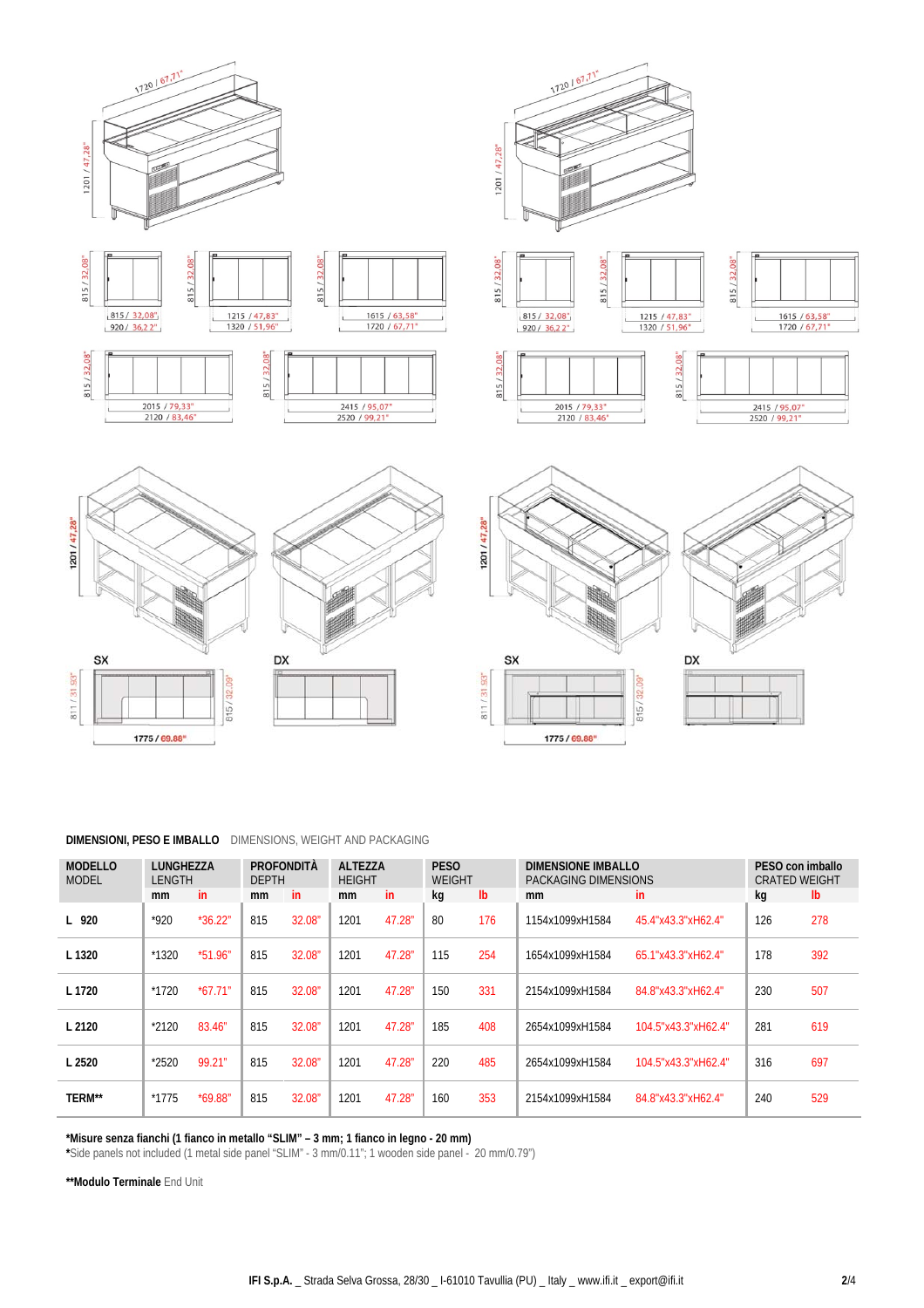| 3065103<br>$ETL*$<br>$-$ NSF $7$<br>- UL STD 471<br>- CAN/CSA C22.2 STD n. 120<br>Intertek Intertek | <b>CON MOTORE A BORDO OPPURE</b><br><b>REMOTO ENTRO 10 METRI</b><br>WITH CONDENSING UNIT ON BOARD<br>OR WITH CONDENSING UNIT WITHIN<br>10 M |                               |            |            | <b>TENSIONE E FREQUENZA VOLTAGE AND FREQUENCY</b><br>V/Ph/Hz 208-220/1/60 |                         |                                                 |                |              |                                                          |                                     |  |
|-----------------------------------------------------------------------------------------------------|---------------------------------------------------------------------------------------------------------------------------------------------|-------------------------------|------------|------------|---------------------------------------------------------------------------|-------------------------|-------------------------------------------------|----------------|--------------|----------------------------------------------------------|-------------------------------------|--|
| <b>MODELLO</b><br><b>MODEL</b>                                                                      | <b>CAVALLI</b><br>COMP. HP                                                                                                                  | <b>BREAKER</b><br><b>SIZE</b> | <b>MCA</b> | <b>MOP</b> | <b>RESA</b><br>CAPACITY                                                   |                         | <b>CLASSE CLIMATICA</b><br><b>CLIMATE CLASS</b> |                |              | <b>TEMPERATURA DI ESERCIZIO</b><br>OPERATING TEMPERATURE |                                     |  |
|                                                                                                     | HP                                                                                                                                          | A                             | A          | A          | W/h<br>$-10^{\circ}$ C                                                    | BTU/h<br>$+14^{\circ}F$ | $^{\circ}$ C                                    | °F             | U.R.<br>R.H. | $^{\circ}C$                                              | $\circ$ F                           |  |
| L 920                                                                                               | 3/8                                                                                                                                         | 15                            | 10         | 13         | 995                                                                       | 3397                    | $25^{\circ}$ C                                  | $77^{\circ}$ F | 60%          | $+4^{\circ}$ C; $+8^{\circ}$ C                           | $+39.2^{\circ}F$ ; $+46.4^{\circ}F$ |  |
| L 1320                                                                                              | 3/8                                                                                                                                         | 15                            | 10         | 13         | 995                                                                       | 3397                    | $25^{\circ}$ C                                  | $77^{\circ}$ F | 60%          | $+4^{\circ}$ C; $+8^{\circ}$ C                           | $+39.2^{\circ}F$ ; $+46.4^{\circ}F$ |  |
| L 1720                                                                                              | 3/8                                                                                                                                         | 15                            | 10         | 12         | 1135                                                                      | 3870                    | $25^{\circ}$ C                                  | $77^{\circ}$ F | 60%          | $+4^{\circ}$ C; $+8^{\circ}$ C                           | $+39.2^{\circ}F$ ; $+46.4^{\circ}F$ |  |
| L 2120                                                                                              | 3/8                                                                                                                                         | 15                            | 10         | 12         | 1135                                                                      | 3870                    | $25^{\circ}$ C                                  | $77^{\circ}$ F | 60%          | $+4^{\circ}$ C; $+8^{\circ}$ C                           | $+39.2^{\circ}F$ ; $+46.4^{\circ}F$ |  |
| L 2520                                                                                              | 1/2                                                                                                                                         | 15                            | 11         | 14         | 1297                                                                      | 4423                    | $25^{\circ}$ C                                  | $77^{\circ}$ F | 60%          | $+4^{\circ}$ C; $+8^{\circ}$ C                           | $+39.2^{\circ}F$ ; $+46.4^{\circ}F$ |  |
| <b>TERM</b>                                                                                         | 3/8                                                                                                                                         | 15                            | 10         | 12         | 1135                                                                      | 3870                    | $25^{\circ}$ C                                  | $77^{\circ}$ F | 60%          | $+4^{\circ}$ C; $+8^{\circ}$ C                           | $+39.2^{\circ}F$ ; $+46.4^{\circ}F$ |  |
| L 1720 con cella<br>with storage unit                                                               | 3/8                                                                                                                                         | 15                            | 10         | 12         | 1135                                                                      | 3870                    | $25^{\circ}$ C                                  | $77^{\circ}$ F | 60%          | $+4^{\circ}$ C: $+8^{\circ}$ C                           | $+39.2^{\circ}F$ ; $+46.4^{\circ}F$ |  |
| L 2120 con cella<br>with storage unit                                                               | 3/8                                                                                                                                         | 15                            | 10         | 12         | 1135                                                                      | 3870                    | $25^{\circ}$ C                                  | $77^{\circ}$ F | 60%          | $+4^{\circ}$ C; $+8^{\circ}$ C                           | $+39.2^{\circ}F$ ; $+46.4^{\circ}F$ |  |
| L 2520 con cella<br>with storage unit                                                               | 1/2                                                                                                                                         | 15                            | 11         | 14         | 1297                                                                      | 4423                    | $25^{\circ}$ C                                  | $77^{\circ}$ F | 60%          | $+4^{\circ}$ C; $+8^{\circ}$ C                           | $+39.2^{\circ}F$ ; $+46.4^{\circ}F$ |  |

|                                       |                                          | <b>CON MOTORE A BORDO</b>  |                                        |                         | TENSIONE E FREQUENZA VOLTAGE AND FREQUENCY      |                             |              |                                                                 |                                     |  |  |  |
|---------------------------------------|------------------------------------------|----------------------------|----------------------------------------|-------------------------|-------------------------------------------------|-----------------------------|--------------|-----------------------------------------------------------------|-------------------------------------|--|--|--|
|                                       | WITH BUILT-IN AIR-COOLED CONDENSING UNIT |                            |                                        |                         |                                                 | MONOFASE - V/Ph/Hz 230/1/50 |              |                                                                 |                                     |  |  |  |
| <b>MODELLO</b><br><b>MODEL</b>        | POTENZA ASSORBITA                        | <b>CURRENT CONSUMPTION</b> | <b>RESA</b><br><b>COOLING CAPACITY</b> |                         | <b>CLASSE CLIMATICA</b><br><b>CLIMATE CLASS</b> |                             |              | <b>TEMPERATURA DI ESERCIZIO</b><br><b>OPERATING TEMPERATURE</b> |                                     |  |  |  |
|                                       | monofase<br>230/1/50                     |                            | monofase<br>230/1/50                   |                         | °C                                              | °F                          | U.R.<br>R.H. | $^{\circ}C$                                                     | $\circ$ F                           |  |  |  |
|                                       | W                                        | A                          | W<br>$-10^{\circ}$ C                   | BTU/h<br>$+14^{\circ}F$ |                                                 |                             |              |                                                                 |                                     |  |  |  |
| L 920                                 | 628                                      | 3.70                       | 817                                    | 2789                    | $25^{\circ}$ C                                  | $77^{\circ}$ F              | 60%          | $+4^{\circ}$ C: $+8^{\circ}$ C                                  | $+39.2^{\circ}F$ ; $+46.4^{\circ}F$ |  |  |  |
| L 1320                                | 662                                      | 3.84                       | 817                                    | 2789                    | $25^{\circ}$ C                                  | $77^{\circ}$ F              | 60%          | $+4^{\circ}$ C: $+8^{\circ}$ C                                  | $+39.2^{\circ}F$ ; $+46.4^{\circ}F$ |  |  |  |
| L 1720                                | 936                                      | 5.59                       | 1096                                   | 3742                    | $25^{\circ}$ C                                  | $77^{\circ}$ F              | 60%          | $+4^{\circ}$ C: $+8^{\circ}$ C                                  | $+39.2^{\circ}F$ ; $+46.4^{\circ}F$ |  |  |  |
| L 2120                                | 972                                      | 5.74                       | 1096                                   | 3742                    | $25^{\circ}$ C                                  | $77^{\circ}$ F              | 60%          | $+4^{\circ}$ C: $+8^{\circ}$ C                                  | $+39.2^{\circ}F$ ; $+46.4^{\circ}F$ |  |  |  |
| L 2520                                | 1166                                     | 5.07                       | 1315                                   | 4489                    | $25^{\circ}$ C                                  | $77^{\circ}$ F              | 60%          | $+4^{\circ}$ C: $+8^{\circ}$ C                                  | $+39.2^{\circ}F$ ; $+46.4^{\circ}F$ |  |  |  |
| <b>TERM</b>                           | 936                                      | 5.59                       | 1096                                   | 3742                    | $25^{\circ}$ C                                  | $77^{\circ}$ F              | 60%          | $+4^{\circ}$ C: $+8^{\circ}$ C                                  | $+39.2^{\circ}F$ ; $+46.4^{\circ}F$ |  |  |  |
| L 1720 con cella<br>with storage unit | 936                                      | 5.59                       | 1096                                   | 3742                    | $25^{\circ}$ C                                  | $77^{\circ}$ F              | 60%          | $+4^{\circ}$ C: $+8^{\circ}$ C                                  | $+39.2^{\circ}F$ ; $+46.4^{\circ}F$ |  |  |  |
| L 2120 con cella<br>with storage unit | 972                                      | 5.74                       | 1096                                   | 3742                    | $25^{\circ}$ C                                  | $77^{\circ}$ F              | 60%          | $+4^{\circ}$ C: $+8^{\circ}$ C                                  | $+39.2^{\circ}F$ ; $+46.4^{\circ}F$ |  |  |  |
| L 2520 con cella<br>with storage unit | 1166                                     | 5.07                       | 1315                                   | 4489                    | $25^{\circ}$ C                                  | $77^{\circ}$ F              | 60%          | $+4^{\circ}$ C: $+8^{\circ}$ C                                  | $+39.2^{\circ}F$ ; $+46.4^{\circ}F$ |  |  |  |

|                                       | <b>CON MOTORE A BORDO</b><br>WITH BUILT-IN AIR-COOLED CONDENSING UNIT |      |                                        |                         |                                                 | TENSIONE E FREQUENZA VOLTAGE AND FREQUENCY |              |                                                                 |                                     |  |  |  |
|---------------------------------------|-----------------------------------------------------------------------|------|----------------------------------------|-------------------------|-------------------------------------------------|--------------------------------------------|--------------|-----------------------------------------------------------------|-------------------------------------|--|--|--|
|                                       |                                                                       |      |                                        |                         |                                                 | MONOFASE - V/Ph/Hz 220/1/60                |              |                                                                 |                                     |  |  |  |
| <b>MODELLO</b><br><b>MODEL</b>        | POTENZA ASSORBITA<br><b>CURRENT CONSUMPTION</b>                       |      | <b>RESA</b><br><b>COOLING CAPACITY</b> |                         | <b>CLASSE CLIMATICA</b><br><b>CLIMATE CLASS</b> |                                            |              | <b>TEMPERATURA DI ESERCIZIO</b><br><b>OPERATING TEMPERATURE</b> |                                     |  |  |  |
|                                       | monofase<br>220/1/60                                                  |      | monofase<br>220/1/60                   |                         | $^{\circ}C$                                     | $\circ$ F                                  | U.R.<br>R.H. | $^{\circ}C$                                                     | °F                                  |  |  |  |
|                                       | W                                                                     | A    | W<br>$-10^{\circ}$ C                   | BTU/h<br>$+14^{\circ}F$ |                                                 |                                            |              |                                                                 |                                     |  |  |  |
| L 920                                 | 753                                                                   | 4.90 | 876                                    | 2990                    | $25^{\circ}$ C                                  | $77^{\circ}$ F                             | 60%          | $+4^{\circ}$ C: $+8^{\circ}$ C                                  | $+39.2^{\circ}F$ ; $+46.4^{\circ}F$ |  |  |  |
| L 1320                                | 787                                                                   | 5.04 | 876                                    | 2990                    | $25^{\circ}$ C                                  | $77^{\circ}$ F                             | 60%          | $+4^{\circ}$ C: $+8^{\circ}$ C                                  | $+39.2^{\circ}F$ ; $+46.4^{\circ}F$ |  |  |  |
| L 1720                                | 874                                                                   | 4.15 | 1032                                   | 3523                    | $25^{\circ}$ C                                  | $77^{\circ}$ F                             | 60%          | $+4^{\circ}$ C: $+8^{\circ}$ C                                  | $+39.2^{\circ}F$ ; $+46.4^{\circ}F$ |  |  |  |
| L 2120                                | 928                                                                   | 4.30 | 1032                                   | 3523                    | $25^{\circ}$ C                                  | $77^{\circ}$ F                             | 60%          | $+4^{\circ}$ C: $+8^{\circ}$ C                                  | $+39.2^{\circ}F$ ; $+46.4^{\circ}F$ |  |  |  |
| L 2520                                | 1166                                                                  | 5.13 | 1186                                   | 4050                    | $25^{\circ}$ C                                  | $77^{\circ}$ F                             | 60%          | $+4^{\circ}$ C: $+8^{\circ}$ C                                  | $+39.2^{\circ}F$ ; $+46.4^{\circ}F$ |  |  |  |
| <b>TERM</b>                           | 874                                                                   | 4.15 | 1032                                   | 3523                    | $25^{\circ}$ C                                  | $77^{\circ}$ F                             | 60%          | $+4^{\circ}$ C: $+8^{\circ}$ C                                  | $+39.2^{\circ}F$ ; $+46.4^{\circ}F$ |  |  |  |
| L 1720 con cella<br>with storage unit | 874                                                                   | 4.15 | 1032                                   | 3523                    | $25^{\circ}$ C                                  | $77^{\circ}F$                              | 60%          | $+4^{\circ}$ C: $+8^{\circ}$ C                                  | $+39.2^{\circ}F$ ; $+46.4^{\circ}F$ |  |  |  |
| L 2120 con cella<br>with storage unit | 928                                                                   | 4.30 | 1032                                   | 3523                    | $25^{\circ}$ C                                  | $77^{\circ}$ F                             | 60%          | $+4^{\circ}$ C: $+8^{\circ}$ C                                  | $+39.2^{\circ}F$ ; $+46.4^{\circ}F$ |  |  |  |
| L 2520 con cella<br>with storage unit | 1166                                                                  | 5.13 | 1186                                   | 4050                    | $25^{\circ}$ C                                  | $77^{\circ}$ F                             | 60%          | $+4^{\circ}$ C: $+8^{\circ}$ C                                  | $+39.2^{\circ}F$ ; $+46.4^{\circ}F$ |  |  |  |